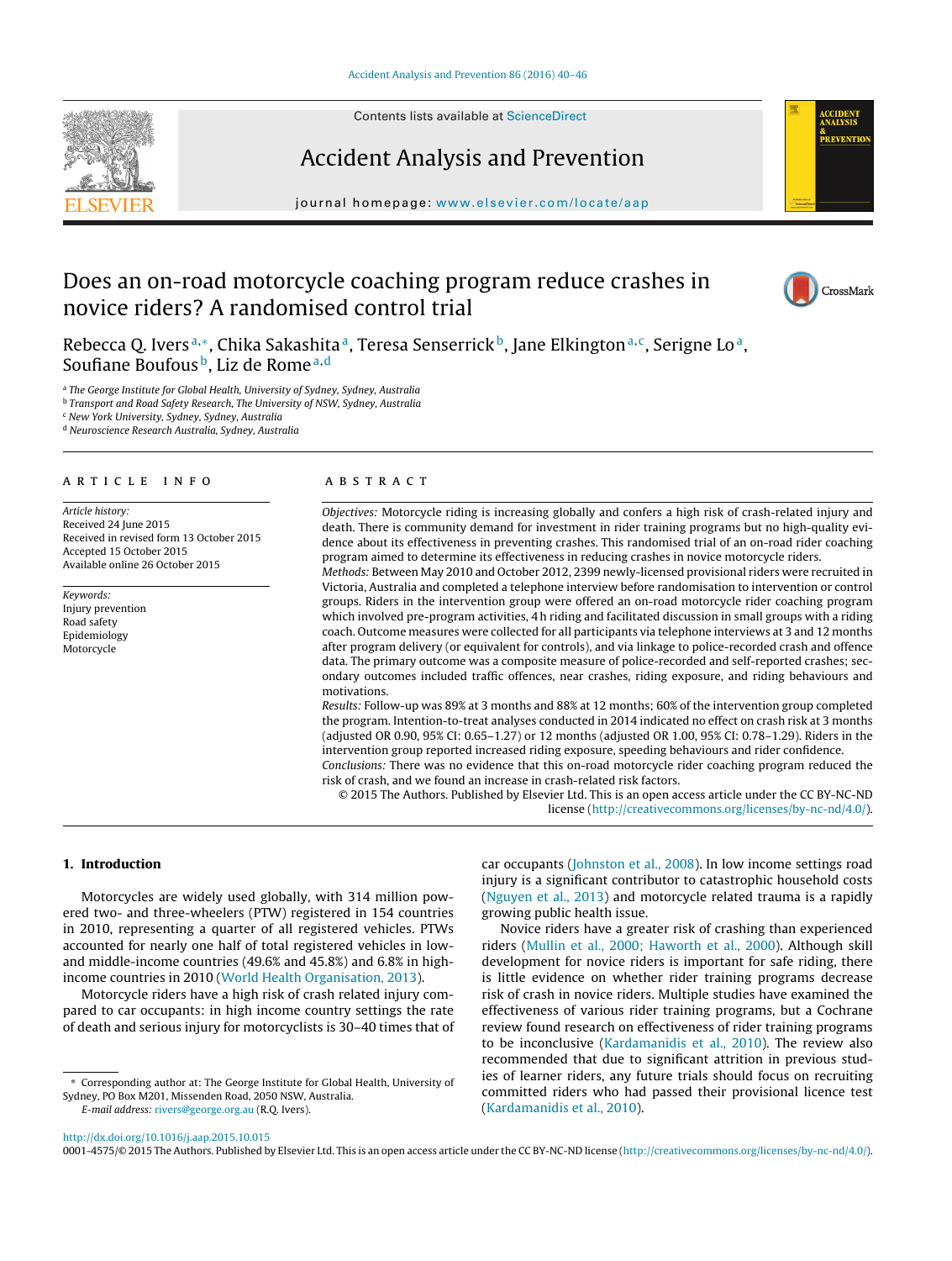

**Fig. 1.** Trial design and procedure.

In 2010, VicRoads, the road authority for the State of Victoria, Australia, commissioned the development of an on-road coaching program for novice riders in Victoria. The aim of the program was to assist recently licensed riders who to become safer riders and to reduce their involvement in risk-taking behaviour and crashes. Learner-centred approaches and principles of insight training [\(Gregersen,](#page-6-0) [1996\)](#page-6-0) were central to the philosophy of the program design. This study aimed to determine the effectiveness of the resulting program "VicRide" in reducing crash involvement for novice motorcycle riders in Victoria.

# **2. Methods**

# 2.1. Study design and participants

This was a randomised control trial with blinded outcome assessment conducted in the state of Victoria, Australia. The target population were novice motorcycle riders who had passed the motorcycle operators' test (MOST) within the previous 12 months and held a probationary or restricted licence. In Victoria there is no mandatory pre-licence training. Participants were required to be the registered owner of a motorcycle (not a scooter) that complied with the VicRoads Learner Approved Motorcycle Scheme (powerto-weight ratio of the motorcycle less than 150 kW per tonne and engine capacity no greater than 660 cc), and to have ridden at least 500 km over at least 12 trips on public roads since obtaining their learner permit to ensure a minimum level of experience riding on-road.

The trial was registered on 10th May 2010 with the Australian and New Zealand Clinical Trial Registry: ACTRN12610000372088 and ethics approval was obtained from the Monash University and the University of Sydney Human Ethics committees.

The study design and procedures are summarised in a flow diagram in Fig. 1.

#### 2.2. Recruitment and randomisation

Baseline interviews were conducted between 19 May 2010 and 30 October 2012 and the final follow-up interview was on January 8 2014. Data were analysed in 2014. Recruitment was initially by mailed invitation through the State licence database but proved slow so a second recruitment approach was introduced from 25th October 2010, whereby participants were approached directly by trained telephone interviewers after receiving the initial mailed invitation. Consenting participants completed a baseline telephone interview, and were randomised to intervention or control groups using an automatic simple randomisation process built into the CATI software. Initially a 50:50 allocation was used but was changed to a 60:40 allocation in April 2012 due to low intervention completion rates.

On completion of the baseline interview, participants were advised of their intervention group status. The intervention group were asked to complete the program within six weeks; the control group were advised their program participation would be delayed for 12 months. All participants consented to data linkage to their police-recorded crash and offence data and to telephone interviews at baseline, and atthree and 12 months following program delivery. Participants received \$90 and a high visibility vest on completion of the program. Those who undertook the program within six weeks received an additional \$50.

#### 2.3. Procedures

Prior to the coached ride, participants were sent a booklet in preparation for the ride. This included becoming familiar with the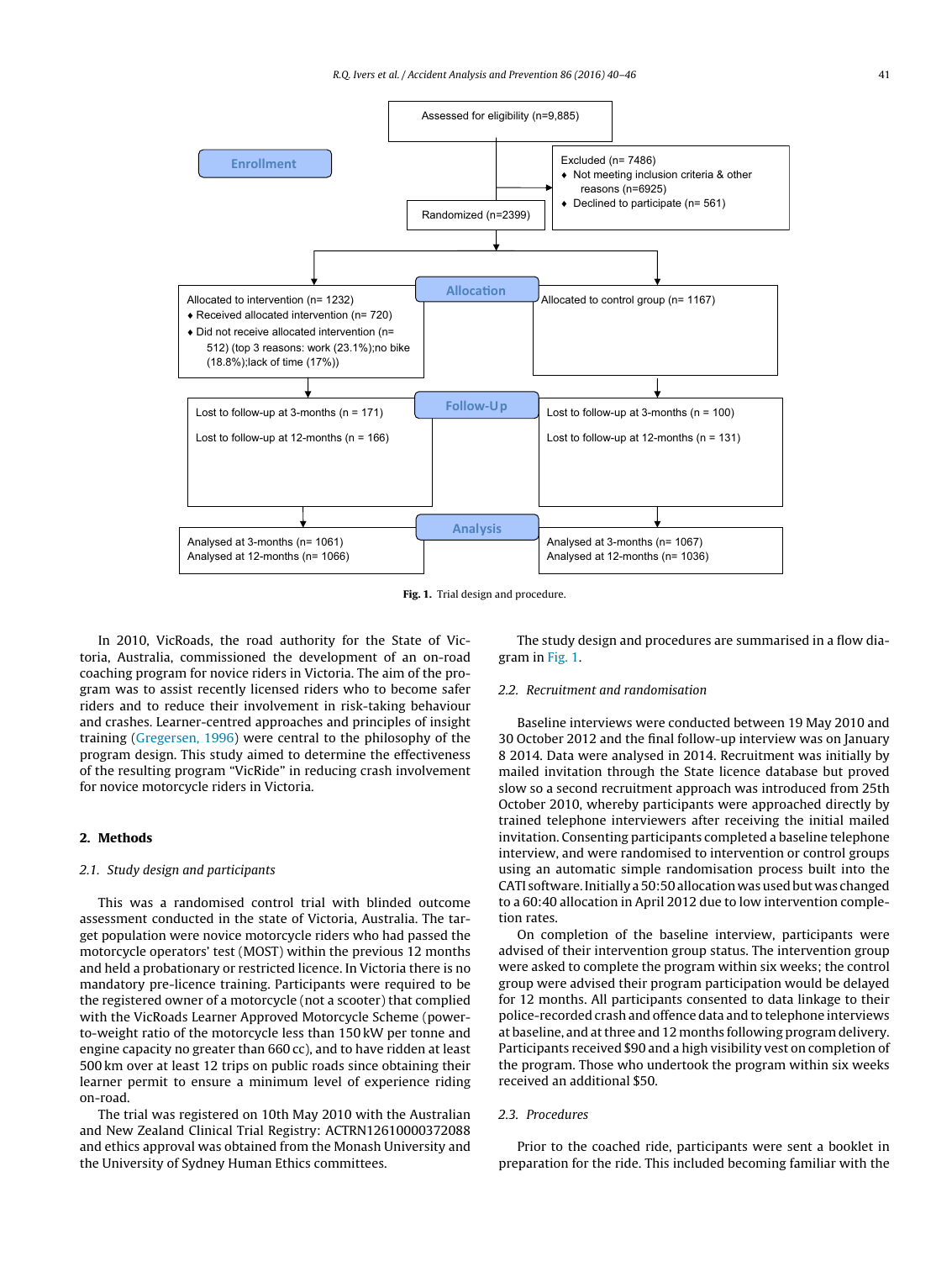Reliability of the self-reported attitude, behaviour, and motivation scales.

|                                              | Baseline | Interview-2 | Interview-3 |
|----------------------------------------------|----------|-------------|-------------|
| Confidence for riding skills                 | .78      | .80         | .81         |
| Crash attribution scale – Driver attribution | .56      | .57         | .56         |
| Crash attribution scale – Rider attribution  | .35      | .37         | .43         |
| Safety beliefs scale - deviant beliefs       | .73      | .77         | .76         |
| Safety beliefs scale - safety beliefs        | .59      | .60         | .61         |
| MRBQ - errors                                | .79      | .81         | .82         |
| MRBQ - speeding behaviours                   | .80      | .81         | .82         |
| MRBQ – stunts                                | .64      | .65         | .68         |
| MRBQ - protective gear use                   | .48      | .51         | .50         |
| MRMQ – pleasure                              | .75      | .76         | .77         |
| MRMQ – speeding motivations                  | .75      | .78         | .79         |
| MRMQ - convenience                           | .68      | .70         | .69         |

hand signals to be used by their coach, and completing a short survey designed to stimulate reflection on their riding experiences to date and to provide an indicator of their crash risk profile. Before departing on the ride, participants were required to demonstrate to the coach they had basic competence in braking, cornering and obstacle avoidance.

The program consisted of one four-hour session comprising a series of short rides (15–20 min) on a planned route and pre- and post-ride discussions in a group of up to three novice riders accompanied by a trained coach. The route included both rural and urban riding environments selected to expose riders to everyday situations identified as potentially hazardous for motorcyclists. The focus of the program was on higher order riding skills including cognitive strategies for safe riding, especially in relation to road craft, hazard perception, motivations and experience.

Coaches were experienced riding instructors who were trained in coaching methods. Their training emphasised their role to facilitate discussions and safe riding, intervening only as necessary, and to use questions to the group to re-focus discussion rather than providing answers.

#### 2.4. Outcomes

The primary outcome was a composite measure of policerecorded and self-reported crashes at three and 12 months after program delivery. Secondary outcomes included time to first police-recorded crash, self-reported near crashes, safety attitudes, riding behaviours, riding motivations and riding exposure, and police-recorded traffic offences at 12 months.

Police-recorded outcomes were collected via deterministic (based on licence number) and probabilistic (based on first and last names, date of birth, and gender) data linkage.

Self-reported outcomes were collected at baseline, three and 12 months via computer-assisted telephone interviews by trained interviewers blinded to participants' intervention status. Established instruments administered: the Motorcycle Rider Behaviour Questionnaire (MRBQ) [\(Elliott](#page-6-0) et [al.,](#page-6-0) [2007\);](#page-6-0) the Motorcycle Rider Motivation Questionnaire (MRMQ) ([Sexton](#page-6-0) et [al.,](#page-6-0) [2004\);](#page-6-0) the Crash Attribution Scale [\(Haworth](#page-6-0) [and](#page-6-0) [Mulvihill,](#page-6-0) [2005\);](#page-6-0) optimism bias (the perception that the rider is at less risk of crashing) and rider confidence [\(Sexton](#page-6-0) et [al.,](#page-6-0) [2004\),](#page-6-0) the Safety Belief Scales ([Burgess](#page-6-0) et [al.,](#page-6-0) [2010\);](#page-6-0) number of near crashes and riding exposure ([Haworth](#page-6-0) [and](#page-6-0) [Mulvihill,](#page-6-0) [2005;](#page-6-0) [de](#page-6-0) [Rome](#page-6-0) et [al.,](#page-6-0) [2010\).](#page-6-0)

The MRBQ consists of 33 items with four behaviour scales of errors, speeding violations, stunts, and protective gear use ([Sakashita](#page-6-0) et [al.,](#page-6-0) [2014a\),](#page-6-0) with higher scores indicating more frequent engagement in the behaviours. The MRMQ consists of 20 items with three motivation scales of speed, pleasure and convenience ([Sakashita,](#page-6-0) [2013\);](#page-6-0) higher scores indicating stronger motivation. Riders' assessment of their own level of riding skills compared to other riders oftheir age, gender, and riding experience

was measured by a four-item scale of confidence in riding skills. Riders' assessment of their own likelihood of being involved in a crash compared to other riders of their age, gender, and riding experience was measured by a one-item scale of optimism bias for crashes. Lower scores indicate more confidence in riding skills, and optimism bias for crashes (perceived reduced risk of crashing). Riding exposure was measured via a single item reporting hours of riding in an average week ([Sakashita](#page-6-0) et [al.,](#page-6-0) [2014b\).](#page-6-0)

Cronbach's alphas for the multiple item scales in the present sample are summarised in Table 1. Most of the self-reported scales were reliable with alpha scores greater than 0.7, except for the crash attributions, safety belief, MRBQ stunts and protective gear use, and MRMQ convenience scales [\(Sakashita,](#page-6-0) [2013\).](#page-6-0)

## 2.5. Statistical analysis

Sample size calculations assumed a composite crash outcome (at least one police-recorded crash or self-reported crash) of 22% after 12 months, based on previous studies reporting crash rates in novice motorcyclists or drivers ([Haworth](#page-6-0) et [al.,](#page-6-0) [1997;](#page-6-0) [Boufous](#page-6-0) et [al.,](#page-6-0) [2010\).](#page-6-0) Assuming a 15% drop-out rate, 2400 riders were required for statistical power of 88% ( $\alpha$  = 0.05) to detect an absolute reduction in crash outcome of 5.5% (a relative reduction of 25%).

Primary analyses were conducted by intention-to-treat. Differences in primary outcomes were compared between the two groups by using standard logistic regression. Count outcomes of police-recorded offences were modelled with a zero-inflated Poisson regression. Count outcomes of self-reported near crashes were modelled with a generalised Poisson regression. All other continuous variables were modelled with simple linear regression. All models were adjusted for age, gender, and riding exposure reported at baseline. Time to follow-up was included as an offset variable in all regression models.

Time to first police-recorded crash was measured from program completion for the intervention group and for controls from baseline interview date plus the average days to program completion (47 days). This outcome was treated by means of the Kaplan–Meier survival curves and tested using the log-rank test or the Cox model (when adjusted). Analyses were led by S. Lo.

# 2.6. Sensitivity analysis

A supplementary sensitivity analysis based on a 1:1 propensity score matching was conducted to estimate the effect of the VicRide program for only those intervention group riders who actually completed the program. Sixty percent (720/1232) of the participants randomised to the intervention group completed the program. A logistic regression using automatic forward-selection for all participants randomised to the intervention was conducted to predict program completion. Due to missing values, 1136 (92%) of 1232 riders in the intervention group contributed to the final model, with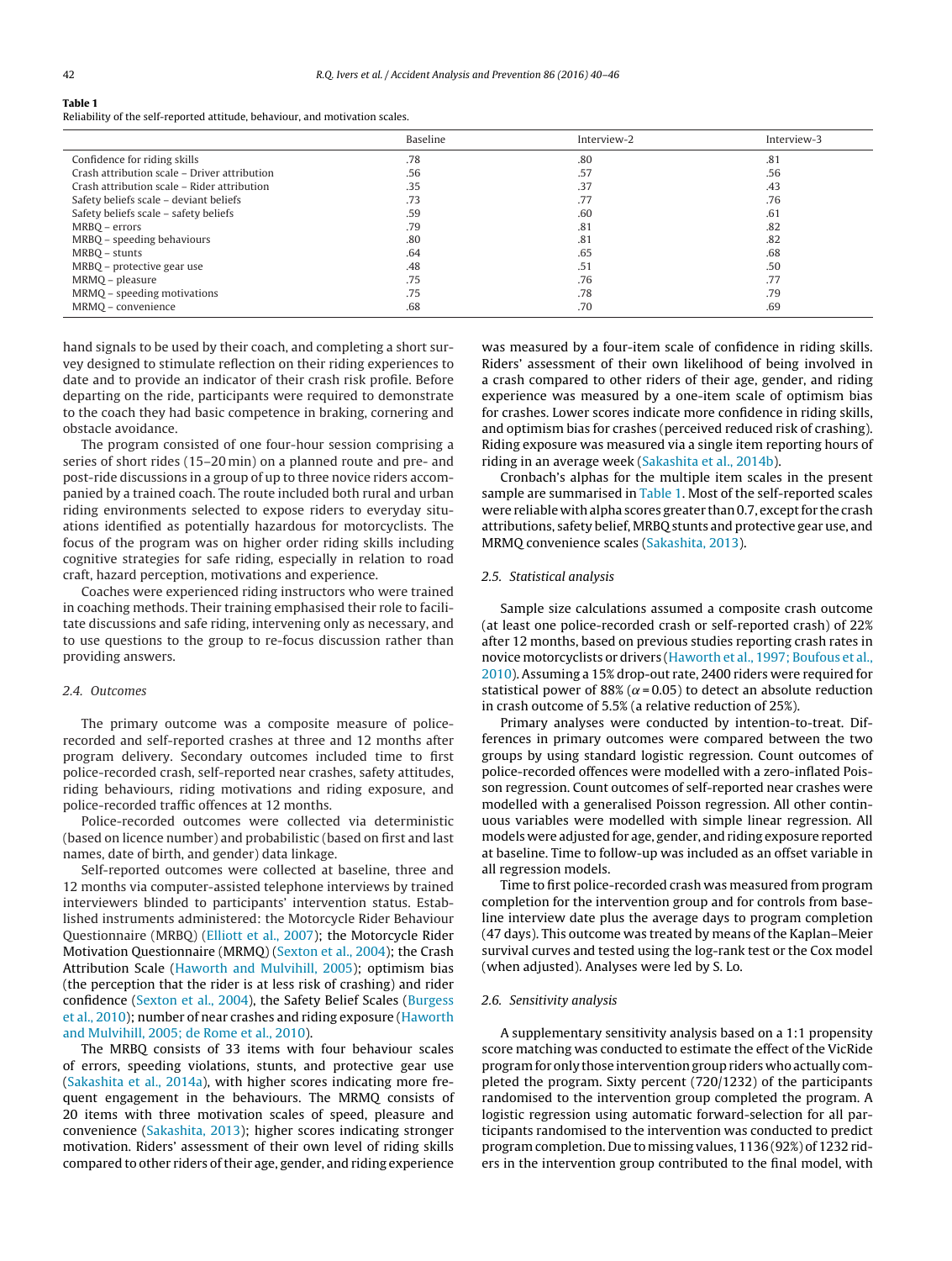#### **Table 2**

Participant characteristics at baseline interview.

| Characteristics                                                                               | Control ( $N = 1167$ )     | Training Group ( $N = 1232$ ) | Total $(N=2399)$            |
|-----------------------------------------------------------------------------------------------|----------------------------|-------------------------------|-----------------------------|
| Male                                                                                          | 937 (80.3%)                | 1000 (81.2%)                  | 1937 (80.7%)                |
| Mean age (SD)                                                                                 | 35.4 (11.09)               | 35.3 (11.27)                  | 35.3 (11.18)                |
| Total months on learner permit                                                                |                            |                               |                             |
| Mean (SD)                                                                                     | 7.5(4.29)                  | 7.5(4.47)                     | 7.5(4.38)                   |
| Motorcycle type                                                                               |                            |                               |                             |
| Sports (including Super sports/super motard)                                                  | 449 (38.7%)                | 478 (39.0%)                   | 927 (38.8%)                 |
| Cruiser                                                                                       | 235 (20.2%)                | 272 (22.2%)                   | 507 (21.2%)                 |
| Standard (including Naked)                                                                    | 301 (25.9%)                | 298 (24.3%)                   | 599 (25.1%)                 |
| Touring (including Sports tourer)                                                             | 95 (8.2%)                  | 97 (7.9%)                     | 192 (8.0%)                  |
| Adventure/adventure tourer/dual sport                                                         | 34 (2.9%)                  | 25(2.0%)                      | 59 (2.5%)                   |
| Off road - Trail/enduro/mx<br>Scooter                                                         | 38 (3.3%)                  | 47 (3.8%)                     | 85 (3.6%)<br>$0(0.0\%)$     |
|                                                                                               | $0(0.0\%)$                 | $0(0.0\%)$                    |                             |
| Average weekly hours of on-road riding                                                        |                            |                               |                             |
| Mean (SD)                                                                                     | 4.1(3.95)                  | 4.0(3.41)                     | 4.1(3.68)                   |
| On-road riding experience before learner permit                                               |                            |                               |                             |
| N <sub>o</sub>                                                                                | 930 (79.7%)                | 999 (81.1%)                   | 1929 (80.4%)                |
| Yes                                                                                           | 237 (20.3%)                | 233 (18.9%)                   | 470 (19.6%)                 |
| Number of times riding on-road before learner permit                                          |                            |                               |                             |
| $1-3$ times                                                                                   | 36 (15.2%)                 | 39 (16.7%)                    | 75 (16.0%)                  |
| 4-10 times                                                                                    | 26 (11.0%)                 | 31 (13.3%)                    | 57 (12.1%)                  |
| >10 times                                                                                     | 175 (73.8%)                | 163 (70.0%)                   | 338 (71.9%)                 |
| Previously attended any formal rider training                                                 |                            |                               |                             |
| N <sub>o</sub>                                                                                | 419 (35.9%)                | 399 (32.4%)                   | 818 (34.1%)                 |
| Yes                                                                                           | 748 (64.1%)                | 833 (67.6%)                   | 1581 (65.9%)                |
| Years held a driver licence                                                                   |                            |                               |                             |
| Mean (SD)                                                                                     | 16.7(11.50)                | 16.5 (11.39)                  | 16.6 (11.44)                |
| <b>Employment status</b>                                                                      |                            |                               |                             |
| Working full time - more than 20 h per week                                                   | 928 (79.5%)                | 972 (78.9%)                   | 1900 (79.2%)                |
| Working (part time - less than 20 h per week                                                  | 92 (7.9%)                  | 116 (9.4%)                    | 208 (8.7%)                  |
| School student                                                                                | $4(0.3\%)$                 | 6(0.5%)                       | $10(0.4\%)$                 |
| Tertiary or other student<br>Full time home duties or not seeking work                        | 96 (8.2%)<br>$9(0.8\%)$    | 93 (7.5%)<br>6(0.5%)          | 189 (7.9%)<br>15(0.6%)      |
| Retired/Pensioner                                                                             | 16(1.4%)                   | 17 (1.4%)                     | 33 (1.4%)                   |
| Unemployed                                                                                    | 22(1.9%)                   | 22 (1.8%)                     | 44 (1.8%)                   |
| Level of income                                                                               |                            |                               |                             |
| Less than \$30,000                                                                            | 87 (7.8%)                  | 95(8.1%)                      | 182 (8.0%)                  |
| \$30,001-\$50,000                                                                             | 170 (15.3%)                | 181 (15.5%)                   | 351 (15.4%)                 |
| \$50,001-\$100,000                                                                            | 423 (38.0%)                | 425 (36.4%)                   | 848 (37.2%)                 |
| \$100,001-\$150,000                                                                           | 253 (22.7%)                | 261 (22.3%)                   | 514 (22.5%)                 |
| More than \$150,000                                                                           | 180 (16.2%)                | 206 (17.6%)                   | 386 (16.9%)                 |
| Missing/Do not know/Refused                                                                   | 0/19/35                    | 0/30/34                       | 0/49/69                     |
| Highest level of education                                                                    |                            |                               |                             |
| Still attending school                                                                        | $1(0.1\%)$                 | $1(0.1\%)$                    | $2(0.1\%)$                  |
| Year 11 or less (did not complete VCE or equivalent)                                          | 160 (13.7%)                | 149 (12.1%)                   | 309 (12.9%)                 |
| Completed VCE (Year 12 or equivalent)<br>Trade or other Certificate - or working towards this | 195 (16.7%)                | 203 (16.5%)                   | 398 (16.6%)                 |
| Tertiary Degree or Diploma or working towards this                                            | 200 (17.1%)<br>608 (52.1%) | 205 (16.6%)<br>666 (54.1%)    | 405 (16.9%)<br>1274 (53.1%) |
| Post-graduate degree (Masters, PhD)                                                           | $3(0.3\%)$                 | 8(0.6%)                       | 11(0.5%)                    |
|                                                                                               |                            |                               |                             |

675 completers, and 461 non-completers. Of the 675 completers, 671 (99%) were matched to an appropriate control. All baseline characteristics were well-matched and had few standardised differences.

# **3. Results**

## 3.1. Participant characteristics

A total of 2399 participants completed the baseline interview; of these, 1232 were randomised to the VicRide program and 1167 to the control group. The majority (80.7%) were males and the average age was 35.3 years. Participant characteristics across the intervention and control groups, including age, motorcycle type and riding exposure, were not significantly different (Table 2). Almost twothirds ( $n = 720, 62\%)$  of those allocated to the intervention group

completed the program, although  $29\%$  ( $n = 205$ ) of these participants did not complete the pre-program preparation activity. Most (94.3%) of the riders who completed the ride did so in metropolitan locations: Somerton (40.6%), Kilsyth (33.1%), and Cranbourne (20.6%). A small proportion (5.8%) participated in rural locations; Bendigo (5.1%) and Warragul (0.7%). Of all participants, 2128 completed the three month (88.7%) and 2102 (87.6%) the 12-month interview. The three month interviews occurred on average at 144 days since the baseline interview for the intervention group, and 145 days for controls. Twelve month interviews were on average 410 days since the baseline interview for the intervention group and 411 days for controls.

# 3.2. Primary outcome

The composite crash rates were 6.4% for control and 5.8% for intervention groups at three months and 11.7% for control and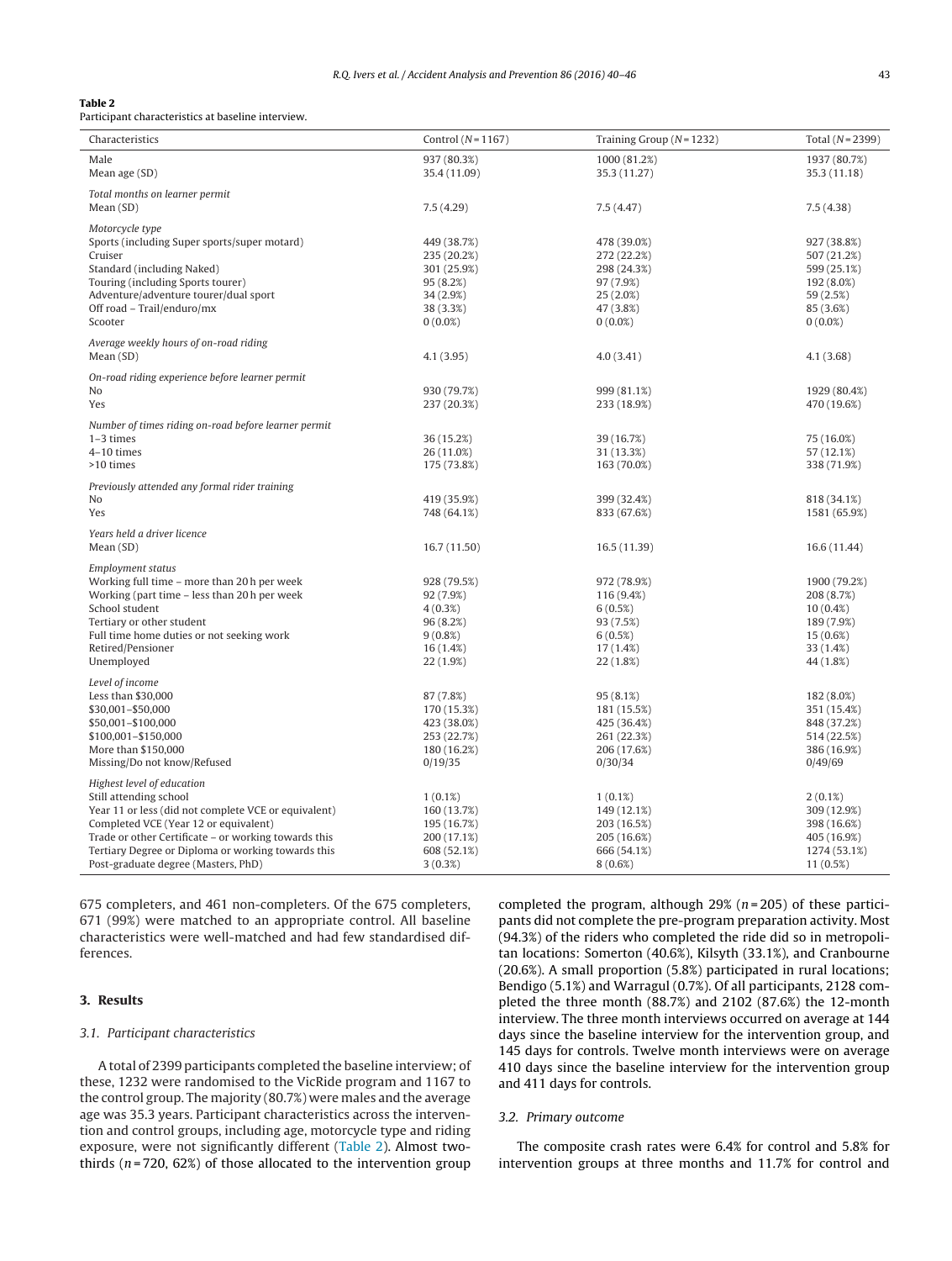#### **Table 3** Effect of the Vicride program.

|                                       | 3 Months                                   |                                            | 12 Months                           |                                            |
|---------------------------------------|--------------------------------------------|--------------------------------------------|-------------------------------------|--------------------------------------------|
|                                       | Univariate                                 | Multivariate <sup>a</sup>                  | Univariate                          | Multivariate <sup>a</sup>                  |
| Combined police/self-reported crashes |                                            |                                            |                                     |                                            |
| OR (95% CI)                           | $0.90(0.65 - 1.26)$                        | $0.90(0.65 - 1.27)$                        | $0.99(0.77 - 1.27)$                 | $1.00(0.78 - 1.29)$                        |
| Police-recorded offence (all)         |                                            |                                            |                                     |                                            |
| RR (95% CI)                           | $\overline{\phantom{0}}$                   |                                            | $0.93(0.80 - 1.07)$                 | $0.91(0.78 - 1.06)$                        |
| Police-recorded car offence           |                                            |                                            |                                     |                                            |
| RR (95% CI)                           |                                            |                                            | $0.88(0.74 - 1.05)$                 | $0.87(0.73 - 1.04)$                        |
| Police-recorded motorcycle offence    |                                            |                                            |                                     |                                            |
| RR (95% CI)                           |                                            |                                            | $1.09(0.80 - 1.48)$                 | $1.15(0.87 - 1.53)$                        |
| Near crashes                          |                                            |                                            |                                     |                                            |
| RR (95% CI)                           | $0.88^{+}$ (0.82-0.96)                     | $0.91$ (0.83-0.98)                         | $1.00(0.92 - 1.09)$                 | $1.01(0.93 - 1.11)$                        |
| Riding exposure<br>Beta (95% CI)      | $0.17(-0.16 - 0.51)$                       | $0.27(-0.33 - 0.58)$                       | $0.25(-0.79-0.58)$                  | $0.32$ (0.02-0.62)                         |
| Optimism bias                         |                                            |                                            |                                     |                                            |
| Beta (95% CI)                         | $-0.05(-0.12-0.02)$                        | $-0.05(-0.12-0.02)$                        | $-0.02$ ( $-0.09$ $-0.05$ )         | $-0.03(-0.10-0.04)$                        |
| Rider confidence                      |                                            |                                            |                                     |                                            |
| Beta (95% CI)                         | $-0.06$ ( $-0.10$ , $-0.01$ )              | $-0.07$ <sup>+</sup> ( $-0.12$ , $-0.03$ ) | $-0.07$ ( $-0.11$ , $-0.02$ )       | $-0.07$ <sup>+</sup> ( $-0.11$ , $-0.03$ ) |
| Driver attribution                    |                                            |                                            |                                     |                                            |
| Beta (95% CI)                         | $-0.02$ ( $-0.06 - 0.02$ )                 | $-0.01(-0.05-0.02)$                        | $-0.01(-0.05-0.03)$                 | $0.001 (-0.04 - 0.04)$                     |
| Rider attribution                     |                                            |                                            |                                     |                                            |
| Beta (95% CI)                         | $-0.09$ <sup>+</sup> ( $-0.14$ , $-0.03$ ) | $-0.06$ ( $-0.10, -0.01$ )                 | $-0.07$ <sup>+</sup> (-0.13, -0.02) | $-0.05$ ( $-0.10, -0.001$ )                |
| Safety beliefs                        |                                            |                                            |                                     |                                            |
| Beta (95% CI)                         | $0.03 (-0.03 - 0.09)$                      | $0.04 (-0.10 - 0.09)$                      | $-0.02$ ( $-0.08$ $-0.04$ )         | $<0.001(-0.05-0.05)$                       |
| Deviant beliefs                       |                                            |                                            |                                     |                                            |
| Beta (95% CI)                         | $-0.03(-0.06-0.05)$                        | $0.001 (-0.04 - 0.04)$                     | $-0.03(-0.08-0.03)$                 | $-0.02$ ( $-0.06 - 0.03$ )                 |
| MRMQ convenience                      |                                            |                                            |                                     |                                            |
| Beta (95% CI)<br>MRMQ pleasure        | $-0.02$ ( $-0.08$ $-0.05$ )                | $-0.03(-0.07-0.02)$                        | $0.03(-0.04-0.09)$                  | $0.03(-0.02 - 0.07)$                       |
| Beta (95% CI)                         | $-0.02$ ( $-0.05-0.02$ )                   | $-0.03(-0.05-0.001)$                       | $-0.02$ ( $-0.06 - 0.02$ )          | $-0.03(-0.06-0.001)$                       |
| MRMQ speeding                         |                                            |                                            |                                     |                                            |
| Beta (95% CI)                         | $0.003 (-0.05 - 0.05)$                     | $0.01 (-0.03 - 0.04)$                      | $-0.02$ ( $-0.07$ $-0.03$ )         | $-0.02$ ( $-0.05-0.02$ )                   |
| MRBO errors                           |                                            |                                            |                                     |                                            |
| Beta (95% CI)                         | $0.01 (-0.02 - 0.04)$                      | $0.02 (-0.03 - 0.04)$                      | $<0.001(-0.03-0.03)$                | $0.01 (-0.02 - 0.03)$                      |
| MRBQ speeding                         |                                            |                                            |                                     |                                            |
| Beta (95% CI)                         | $0.04 (-0.02 - 0.10)$                      | $0.05$ (0.01-0.10)                         | $0.06(-0.01-0.12)$                  | $0.06$ (0.01-0.10)                         |
| MRBO stunts                           |                                            |                                            |                                     |                                            |
| Beta (95% CI)                         | $0.01 (-0.04 - 0.03)$                      | $0.01 (-0.03 - 0.03)$                      | $-0.01(-0.03-0.14)$                 | $-0.003(-0.03-0.03)$                       |
| MRBQ protective gear use              |                                            |                                            |                                     |                                            |
| Beta (95% CI)                         | $0.06(-0.03-0.14)$                         | $0.04 (-0.03 - 0.10)$                      | $0.004 (-0.08 - 0.09)$              | $-0.001(-0.07-0.07)$                       |

a Adjusted for age, gender and riding exposure (hours/week).

 $p < 0.05$ .

 $+ p < .01$ .

11.5% for intervention groups at 12-months. The odds of crashing (composite) did not differ significantly between groups at three months (unadjusted OR = 0.90, 95% CI: 0.65–1.26; adjusted OR = 0.90, 95% CI: 0.65–1.27) or 12 months (unadjusted OR = 0.99; 95% CI: 0.77–1.27; adjusted OR = 1.00, 95% CI: 0.78–1.29).

#### 3.3. Secondary outcomes

The relative risks did not differ significantly between intervention and controls in relation to the number of days to first police-recorded crash (unadjusted RR = 1.07; 95% CI: 0.65–1.76; adjusted RR = 0.95, 95% CI: 0.53–1.71) or for overall offences (adjusted RR = 0.91, 95% CI: 0.78–1.06), car offences (adjusted RR = 0.87, 95% CI: 0.73–1.04) or motorcycle offences (adjusted RR = 1.15, 95% CI: 0.87–1.53). Intervention participants were less likely than controls to report near crashes at three months (adjusted RR = 0.91; 95% CI: 0.83–0.98), although this effect was not sustained at 12 months (adjusted RR = 1.01, 95% CI: 0.93–1.11).

There were no significant differences in reported riding hours in an average week at three months but at 12 months the intervention group reported riding significantly more hours than controls (mean 5.6 versus 3.7 h per week; adjusted beta coefficient = 0.319;  $p = .0385$ ).

The only significant differences evident for self-reported rider attitudes (Table 3) were crash attribution to riders and confidence

in riding skills. The scores on the crash attribution scale were significantly lower for the intervention group compared to the control group at both three months (adjusted beta coefficient =  $-0.057$ ;  $p = .0139$ ) and 12 months (adjusted beta coefficient =  $-0.049$ ;  $p = .0450$ ). That is, the intervention group attributed the cause of crashes to riders (as opposed to drivers) significantly more than the controls. The intervention group reported more confidence in their riding ability than controls at both three months (adjusted beta coefficient =  $-0.073$ ; p = .0013) and 12 months (adjusted beta coefficient =  $-0.070$ ;  $p = .0020$ ).

No significant differences were evident for any of the selfreported MRMQ motivations for riding scales, or MRBQ riding behaviours except speeding. The intervention group reported more speeding behaviours than controls at both three months (adjusted beta coefficient =  $0.054$ ;  $p = .0103$ ) and 12 months (adjusted beta coefficient =  $0.056$ ;  $p = .0157$ ).

## 3.4. Sensitivity analyses

Sensitivity analyses results were broadly consistent with the main results based on intention-to-treat analyses with a few exceptions. The significant program effect on reduced near crashes found at three months was no longer significant. The significant program effect on riding exposure found at 12 months was instead found at three and not at 12 months. The significant program effect on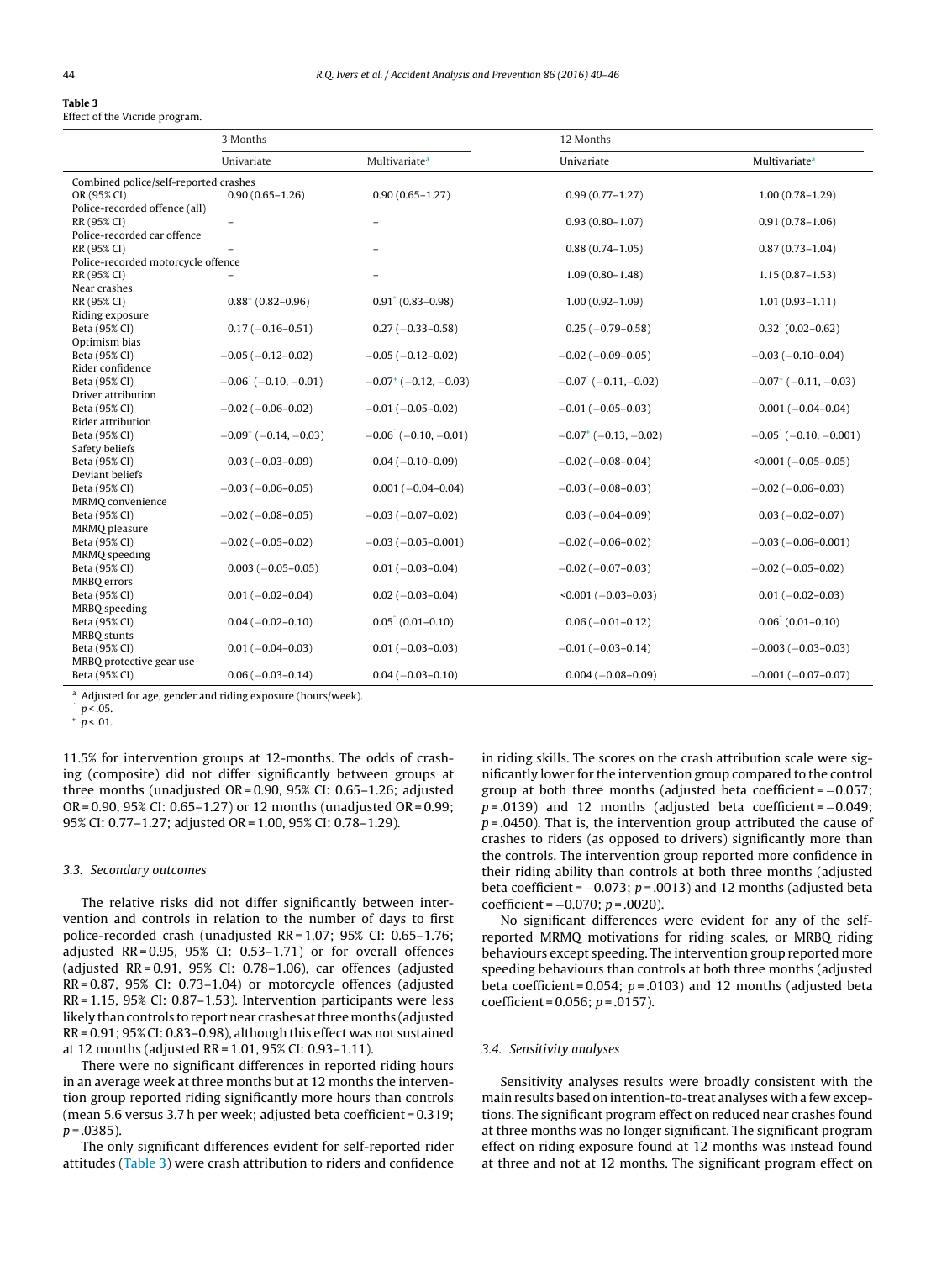crash attribution to riders only remained in the univariate model and was no longer significant in the multivariate model. However, in all three cases, both the unadjusted and adjusted relative ratios were in the same direction for both three- and 12-month results for both intention-to-treat and sensitivity analyses. Finally, the non-significant result for self-reported protective gear use became significant in the multivariate model at three months only.

## **4. Discussion**

We found no effect of the on-road coaching program on novice riders crashes. Riders in the intervention group reported fewer near crashes at three months, but the effect was not sustained at 12 months; nor was it replicated in sensitivity analyses including only riders who completed the program. The intervention group reported more confidence in riding skills, more attribution of crash responsibilities to riders, more speeding behaviours and more riding hours in an average week than control riders, after accounting for the effects of age, gender, and riding exposure. There were no differences in police-recorded traffic offences, or in other selfreport measures.

Our findings on a lack of effect on crashes are consistent with previous rider training literature, although this is at least in part due to the absence of a strong body of evidence [\(Kardamanidis](#page-6-0) et [al.,](#page-6-0) [2010\).](#page-6-0) It is also consistent with the driver training literature which shows no evidence for effectiveness of post-licence training in reducing road traffic injuries or crashes ([Lund](#page-6-0) [and](#page-6-0) [Williams,](#page-6-0) [1985;](#page-6-0) [Ker](#page-6-0) et [al.,](#page-6-0) [2005\).](#page-6-0) This is despite best efforts to develop the program in keeping with best practice principles.

The fewer near crashes reported by riders in the intervention group than controls at 3 months in the intention-to-treat analysis could be attributed to improved skills to avoid crashes, given one of the aims of the program was to improve hazard perception skills. It is possible that the intervention group developed better skills to anticipate the road and traffic ahead, detect, recognise and react to traffic hazards. Other rider and driver training programs employing such training approaches have been successful in improving hazard perception skills ([Crick](#page-6-0) [and](#page-6-0) [McKenna,](#page-6-0) [1991;](#page-6-0) [Vidotto](#page-6-0) et [al.,](#page-6-0) [2011;](#page-6-0) [Boele-Vos](#page-6-0) [and](#page-6-0) [de](#page-6-0) [Craen,](#page-6-0) [2015\),](#page-6-0) including transfer to onroad driving ([Pradhan](#page-6-0) et [al.,](#page-6-0) [2006\).](#page-6-0) However, if the significantly fewer near crashes in the intervention group was an indication of improved hazard perception skills it did not lead to significant crash reductions. Even though hazard perception skills may be learnt via training, a weak link between hazard perception skills and crash risks has been suggested ([Sagberg](#page-6-0) [and](#page-6-0) [Bjornskau,](#page-6-0) [2006;](#page-6-0) [Cheng](#page-6-0) et [al.,](#page-6-0) [2011;](#page-6-0) [Beanland](#page-6-0) et [al.,](#page-6-0) [2013\);](#page-6-0) the previous small randomised trial conducted in the Netherlands which found trained motorcycle riders exhibited better hazard perception did not assess crash outcomes ([Boele-Vos](#page-6-0) [and](#page-6-0) [de](#page-6-0) [Craen,](#page-6-0) [2015\).](#page-6-0) Near crashes are complex events and perception of them may depend on rider's stage of riding development. Nevertheless this effect on near crashes was no longer evident at 12 months.

Riders in the intervention group reported significantly greater confidence in their riding skills than those in the control group. A careful balance must be achieved in training to ensure riders do not develop unrealistic confidence in their ability, as this may lead to greater risk taking behaviour and therefore higher crash risk; the insight approach is designed to address this [\(Gregersen,](#page-6-0) [1996\).](#page-6-0) Although it is difficult to determine whether riders had unrealistic confidence in their riding ability, our result may suggest that the insight training used to address the overestimation of personal ability ([Gregersen,](#page-6-0) [1996\)](#page-6-0) was not successful. Nonetheless, the program aimed to improve hazard perceptions skills and the present measure of confidence in skills addressed mostly hazard perception skills (three out of the four items were in relation to hazard

perception skills and one item on vehicle control skills), which may mean that the increased confidence reported might not be unrealistic. However, if the intervention group in our study really improved their hazard perception skills (making their confidence realistic), this did not lead to any detectable reductions in crash risks or other indicators of road safety benefits such as reduced risk taking including speeding.

The intervention group also reported statistically significantly more speeding behaviours compared to the control group. A combination of greater confidence in their riding skills and a possible lower perception of risks as indicated by fewer reporting of near crashes may lead to greater risk taking behaviour such as speeding. Links between low risk perception and greater risk taking behaviour ([Brown](#page-6-0) [and](#page-6-0) [Groeger,](#page-6-0) [1988\)](#page-6-0) as well as between confidence and greater risk taking behaviour ([Fuller,](#page-6-0) [2005\)](#page-6-0) have been observed among drivers.

No significant differences in riding exposure between the two groups were apparent at three months, however, riding exposure was significantly higher for the intervention group than the control group at 12 months. While increased riding per se is not a negative outcome, its combination with greater risk taking behaviours such as speeding may put riders at a greater risk of being involved in a motorcycle crash.

The Crash Attribution scale measured the extent to which motorcyclists attribute causes of crashes to driver errors (driver attribution) versus motorcyclist errors (motorcyclist attribution). The reported increased confidence in riding skills in the intervention group may suggest those who have been trained believe they are better riders than other riders and they may be making the attribution of the cause of crashes to 'other' riders who they believe are worse riders than themselves. Other studies show similar observations where people may be aware that their peer group is at higher risk for crashes compared with others in general but still rate themselves as if they are not part of that group ([Finn](#page-6-0) [and](#page-6-0) [Bragg,](#page-6-0) [1986;](#page-6-0) [Horswill](#page-6-0) et [al.,](#page-6-0) [2004\).](#page-6-0) However our results may also suggest that intervention riders were more aware or accepting of the risks of riders as opposed to drivers. In any case, the very low reliability of this scale (Cronbach's alpha ranging from 0.35 to 0.43 for the three survey time-points) must be noted, and caution must be made in interpreting this significant result.

This was a randomised trial with high follow-up rates. Selection bias previously noted in a previous systematic review [\(Kardamanidis](#page-6-0) et [al.,](#page-6-0) [2010\)](#page-6-0) due to failure to progress to the next level of licensing was minimised by recruiting newly-licensed provisional riders. The composite crash rate was found lower than anticipated at 11.6% on average and with the low program completion rates, decreased the statistical power to detect a program effect. However, as the effect size evident was very small, and because participation in the program led to statistically significant increases in behaviours that are associated with increased crash risk, it is unlikely that even with a much larger sample size that any crash reduction would have been detected.

The mean age of study participants was 35.3 years; 80.7% were male. The novice rider population in Victoria in March 2012 had a mean age of 33.6 years, and 84.4% were males. The trial population was therefore in line with Victoria-wide age and gender novice rider demographics, although it is likely that more riders living in metropolitan areas were recruited, given the delivery locations for the VicRide program.

Given the substantial and growing contribution of motorcycle related crashes to the burden of global trauma, there is an important need to find effective ways to improve motorcycle safety. This trial of a best practice on-road motorcycle rider coaching program found no effect of the program on risk of crash or on riding offences, but found an increase in riding exposure, speeding behaviours and rider confidence, although the belief that riders were more likely